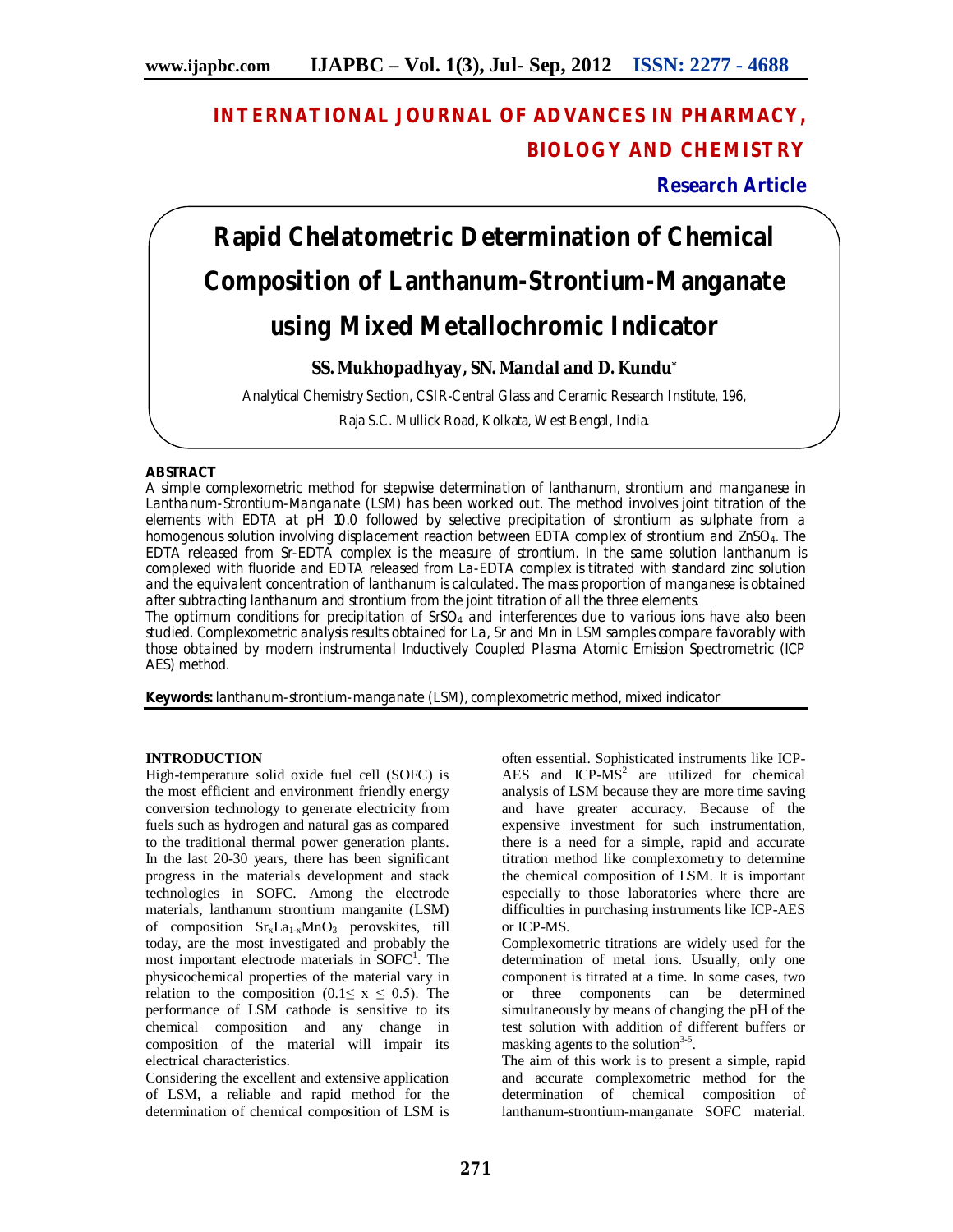At first an artificial mixtures similar to LSM were prepared and lanthanum, strontium and manganese were determined in the mixture by visual end point detection using metallochromic indicators applying the proposed method. The method was then applied for the analysis of actual samples.

# **EXPERIMENTAL**

All reagents, unless specified otherwise, were of analytical reagent grade. De-ionized water (18 mega ohm resistivity) prepared from the Millipore milli-Q water purification system, USA, was used throughout.

#### **Standard Lanthanum solution, 0.02M**

2.78 g pure lanthanum metal (99.99 %) was dissolved in 20 ml hot dilute nitric acid (1:1), boiled, cooled and diluted to 1 liter.

#### **Standard Strontium solution, 0.01M**

2.1162 g pure strontium nitrate (99.99 %) was dissolved in 20 ml hot dilute nitric acid (1:1), boiled, cooled and diluted to 1 liter. boiled, cooled and diluted to 1 liter. boiled, cooled and diluted to 1 liter.

#### **Standard Manganese solution, 0.01M**

0.55 g pure manganese metal (99.98 %) was dissolved in 20 ml hot dilute nitric acid (1:1), boiled, cooled and diluted to 1 liter.

#### **Standard Zinc solution, 0.01M**

0.6539 g pure zinc metal (99.99 %) was dissolved in 20 ml hot dilute nitric acid (1:1), boiled, cooled and diluted to 1 liter.

#### **Zinc sulphate solution, 0.01M**

1.6139 g zinc sulphate was dissolved in water and diluted to 1 liter.

#### **Standard EDTA solution, 0.01M**

3.744g of the disodium salt of EDTA was dissolved in water and diluted to 1 liter. The solution was standardized with standard 0.01M zinc solution using mixed indicator at pH 10.0.

#### **Buffer solution (pH 10.0)**

67.5 gm of ammonium chloride was dissolved in 250 ml water and 57.0 ml of ammonia solution (sp. gr. 0.91) was added, diluted to 1 litre.

#### **Mixed indicator solution**

Eriochrome Black T (0.03g), titan yellow (0.04g) and naphthal green B (0.01g) were dissolved in 25 ml triethanolamine.

Hydroxyl amine hydrochloride and Ammonium fluoride were used.

#### **Preparation of sample solution**

A 0.5g of the dried  $(105^0 - 110^0C)$  sample was accurately weighed in a 250 ml glass beaker and 50 ml of distilled water was added. Then 10 ml of concentrated hydrochloric acid was added. The solution was kept boiling for 10 minuets to digest the sample. The solution was cooled and diluted to 250 ml using a volumetric flask.

#### **Procedure**

A portion of solution containing lanthanum (5-25 mg La), strontium (2-10 mg Sr) and manganese (2.5-12.5 mg Mn) was transferred to a 250 ml conical flasks. Solution was diluted to about 100 ml with distilled water. About 0.5 gm of hydroxyl amine hydrochloride was added followed by dilute ammonia solution (1+4) drop-wise until the content of the flask had the smell of ammonia. About 10 to 15 ml of buffer solution (pH 10.0) was added and the mixture was titrated with 0.1 M EDTA solution in the presence of 10-12 drops of mixed indicator until a sharp change of color from pink to green was obtained. Let the titre value is 'A' ml of EDTA.

#### **Determination of strontium**

The above solution was heated on a hot plate to 50-  $60^{\circ}$ C and 10 ml of zinc sulphate solution was added followed by the addition of 5-6 gm of potassium sulphate. The solution was boiled for 10 mins in order to precipitate strontium sulphate. The solution was cooled to room temperature. About 10 ml of buffer solution (pH 10.0) and 20 ml of absolute ethanol were added. Excess zinc solution was titrated with EDTA to the sharp green end point. Let the titre value is 'B' ml of EDTA. 10 ml of zinc sulphate solution was titrated separately with EDTA at pH 10.0. Let the titre value is 'C' ml of EDTA.

### **Then, Sr** (mg) =  $(C - B)$  **x f**

where, f is the equivalent of strontium in mg/ml of EDTA solution.

#### **Determination of lanthanum**

fter determination of strontium, about 1 to 2 g of NH4F was added to the same solution. The solution was boiled for 10 minutes. The solution was cooled and 10 ml of buffer pH 10.0 was added. The released EDTA was titrated with standard zinc solution. End point was green to pink. Let the titre value is 'D' ml of zinc solution. 10 ml of standard zinc solution was titrated with EDTA at pH 10.0 separately.

#### **Then, La** (mg) =  $E$  x g

where, 'E' is the volume of EDTA equivalent to volume 'D' of standard zinc solution and g is equivalent of La in mg/ml of EDTA.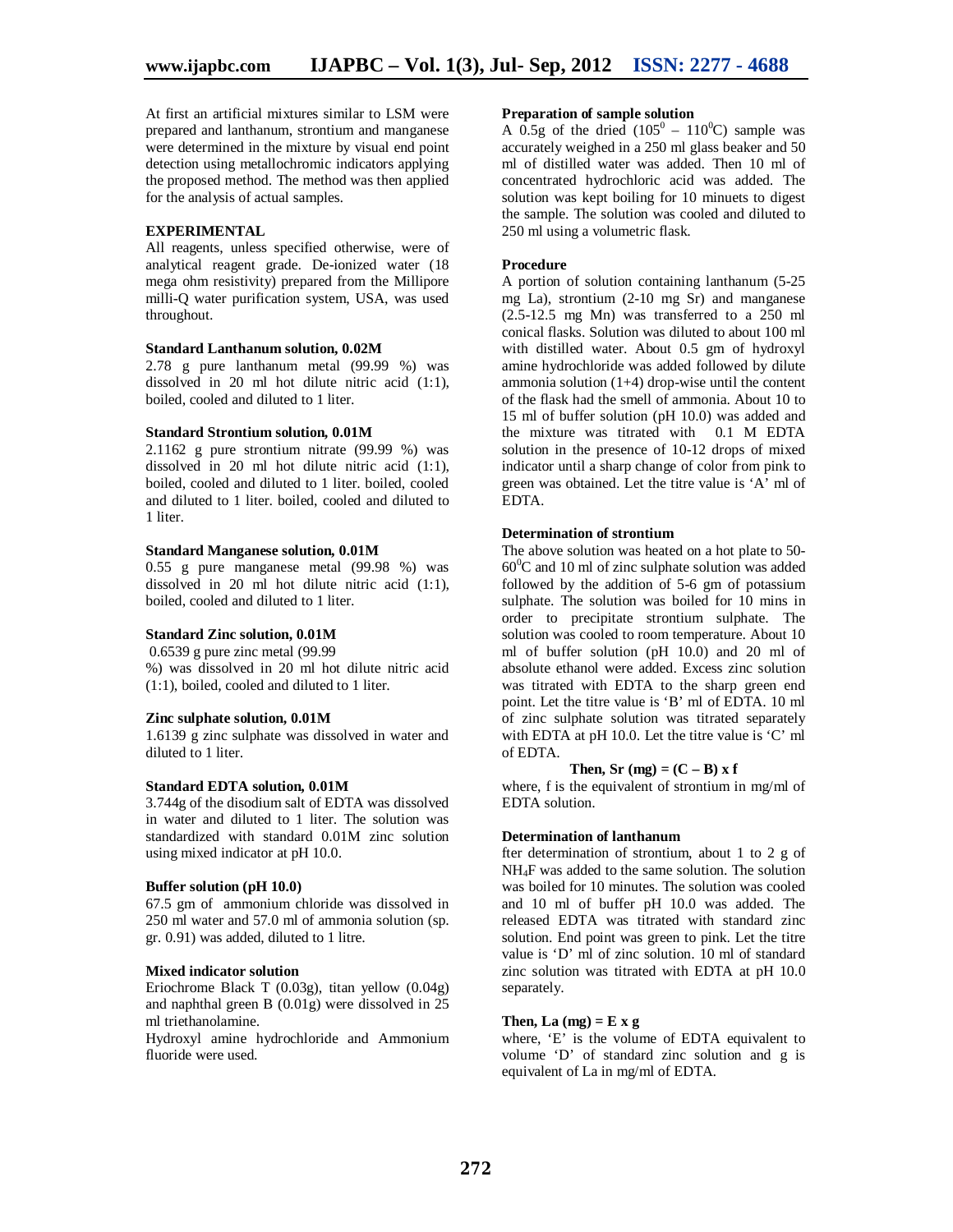#### **Determination of manganese**

**Mn** (mg) =  $[A - \{(C - B) + E\}] \times h$ Where, h is the equivalent of Mn in mg/ml of EDTA solution.

#### **RESULTS AND DISCUSSION**

Various methods based on direct and back titrations of lanthanum, strontium and manganese with EDTA are reported in the literature<sup>6,7</sup>. When these elements are present together they are co-titrated and therefore prior separation of individual element is essential for their determination. Ushakova et.al<sup>8</sup> described a complexometric method for chemical analysis of LSM which involve precipitation, separation and repeated titrations. The procedure is found to be rigorous and lengthy.

The present work describes a method in which lanthanum, strontium and manganese are complexed by titration with EDTA at pH 10.0 in the presence of mixed indicator. Strontium is then precipitated as sulphate at the same pH from a homogeneous solution by displacement reaction with a known (excess) solution of zinc sulphate

# $Sr[EDTA] + ZnSO<sub>4</sub> = SrSO<sub>4</sub> + Zn[EDTA]$  $log k = 8.63$   $log k = 16.26$

Higher value of stability constant of Zn-EDTA complex compared to that of strontium show that the reaction is stable. The conditional stability constants of Sr-EDTA and Zn-EDTA are found to be 5.28 and 12.41 respectively at pH 10.0. Since the conditional stability constant of Zn-EDTA is greater than that of Sr-EDTA by 7 units, the conditions for successful replacement and precipitation reaction is fulfilled. The excess amount of zinc ion is then titrated with EDTA solution. Strontium is calculated from the equivalent amount of zinc consumed during displacement reaction. Sulphate ion plays an important role in the precipitation of strontium from homogeneous solution after its replacement reaction with zinc sulphate. In the present study, it was observed that the precipitation of strontium is increased with the increase of excess of sulphate ion concentration. For quantitative precipitation of strontium sulphate, however, a large excess of sulphate ions (more than 0.25M) is preferable.

Temperature is also an important parameter to be optimized. Quantitative precipitation of strontium sulphate at room temperature takes too long a time while on increasing the temperature of the solution, precipitation of strontium sulphate increases. The

quantitative precipitation of strontium sulphate requires the solution to be boiling.

The metallochromic indicator Eriochrome Black T is used in the direct titration of lanthanum, strontium and manganese with EDTA at pH 10.0. However, the end point from red to blue is not sharp and is sometimes confusing. In an attempt to improve the end point by producing a change from red to green, addition of yellow dyes<sup>9-11</sup> have been reported. In the present study we used Titan Yellow in conjunction with Eriochrome Black T and Naphthol green B and this mixed indicator gave a sharp change from pink to green in the titration of lanthanum, strontium and manganese with EDTA. The end point during the titration of excess of zinc with EDTA after precipitation of SrSO<sub>4</sub>, in absence of absolute ethanol, however, reverted from green to pink within a few seconds, probably as a result of the greater solubility of strontium sulphate. The addition of 10 to 15 ml of absolute ethanol was necessary to reduce the solubility of SrSO4.

For quantitative de-masking of lanthanum from its EDTA complex, ammonium fluoride was found to be suitable. Thus on reaction of La-EDTA complex with NH4F, more stable lanthanum fluoride was formed and liberated EDTA was titrated with standard zinc solution. The reaction is found to be slow at room temperature. However, the rate of reaction increases with the increase in temperature and quantitative formation of lanthanum fluoride requires the solution to be boiling. The results obtained with synthetic solution are shown in Table 1.

Iron has strong interference with the procedure. The end point of titration is affected and the color of the indicator is faded. The interference due to iron is eliminated by precipitating iron with hexamine at pH 6.0 during preparation of sample solution. Cu, Ni and Co interfered by inactivating the indicator and those interferences were<br>eliminated by masking with 1,10eliminated by masking with 1,10-<br>orthophenanthroline (shown in Table 2).  $(\text{shown} \quad \text{in} \quad \text{Table} \quad 2).$ Interference due to Al and Ti were eliminated by masking with triethanolamine.

The method has been successfully applied to the determination of lanthanum, strontium and manganese present in lanthanum-strontiummanganate samples. Results (Table 3) obtained for La, Sr and Mn in some LSM samples compare favorably with those obtained by modern instrumental method like Inductively Coupled Plasma Atomic Emission Spectrometric (ICP AES) method.